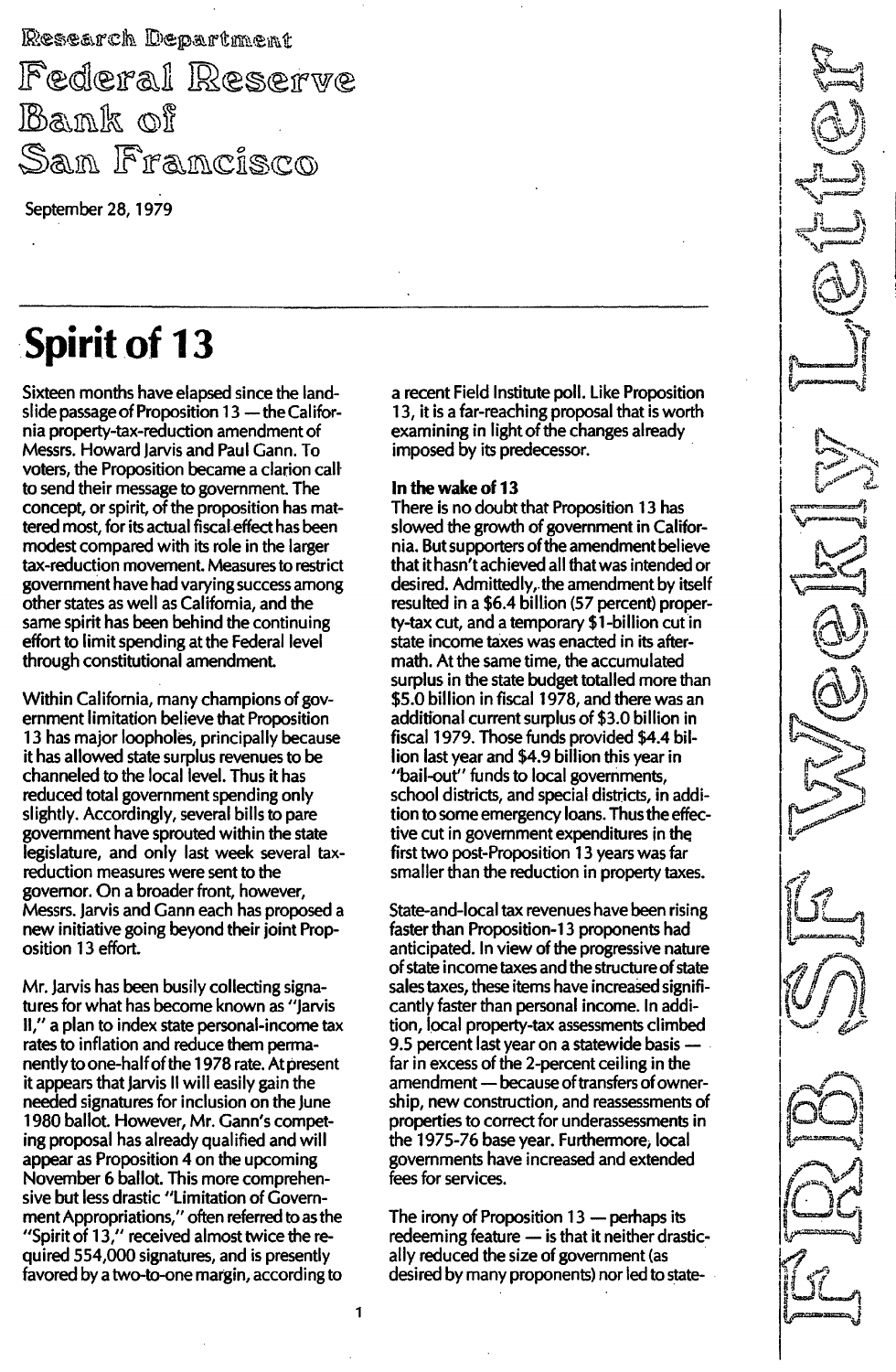### Research Department

## Federal Reserve Bank of Sam Framcisco

Opinions expressed in this newsletter do not necessarily reflect the views of the management of the Federal Reserve Bank of San Francisco, nor of the Board of Governors of the Federal Reserve System. .\_..•.•\_.\_------------ - - - - -

wide economic chaos (as predicted by staunch opponents). In fact, in its first year it strongly stimulated the state's economy, because taxpayers experienced a permanent reduction in property taxes while the state government simultaneously was spending its surplus.

During 1978, California's personal income jumped 15 percent  $-$  one of the highest  $increases$  in the nation  $-$  while the California unemployment rate dropped much more rapidly than the national rate. Since enactment of Proposition 13, employment in local government has declined by 1 00,000workers, or 7 percent, with three-fourths of the decline in education. (Only 17,000 workers were actually laid off; other positions were reduced through vacancies and attrition.) In contrast, 552,000 new jobs were created in California's private sector - partly because of this fiscal stimulus, and partly because of the nationwide business boom, both of which may be largely temporary.

In the aftermath of Proposition 13, we are left with some noteworthy effects, beginning of course with a large reduction in property

taxes and a large short-term spending stimulus. In addition, we have experienced a substantial shift of tax revenues from local to state sources as well as some redistribution among localities, plus a modest reduction in the size of local government. As a consequence, political power has shifted toward the state level.

#### Reenter Mr. Gann

Advocates of smaller government, such as Mr. Gann, believe that a modest reduction in local government is not sufficient. His Proposition 4, if passed, would take effect in the 1980-81 fiscal year, and would limit the annual growth of government appropriations to the 1978-79 fiscal-year level plus an annual adjustment for consumer-price increases and local population growth. ("Appropriations," which are legal authorizations for spending, are closely correlated with expenditures over time, but not necessarily for individual years.) The appropriations ceiling would apply *individually* to the state, every county, city, and school district, and many special districts. The measure essentially would limit each government unit's appropriations to the 1 978-79 real per capita level (or per pupil level for school districts). The new amendment specifically addresses the issue of the state surplus, which provided the bail-out funds that took much of the venom out of Proposition 13. Any general state transfers to a local government (e.g., bail-out funds) would fall under the latter's limits, while any state-mandated programs would have to be funded by the state and would fall within its own limit. Direct fees for government services would not be subject to the limitation, at least up to a point. To the extent that a user charge of this type exceeded the cost of providing the service, the excess would be considered an appropriation subject to the limitation.

Other sections of the initiative are designed to assure its effective implementation while preventing circumvention. Surplus revenues are to be returned "by a revision of tax rates or fee schedules" within the following two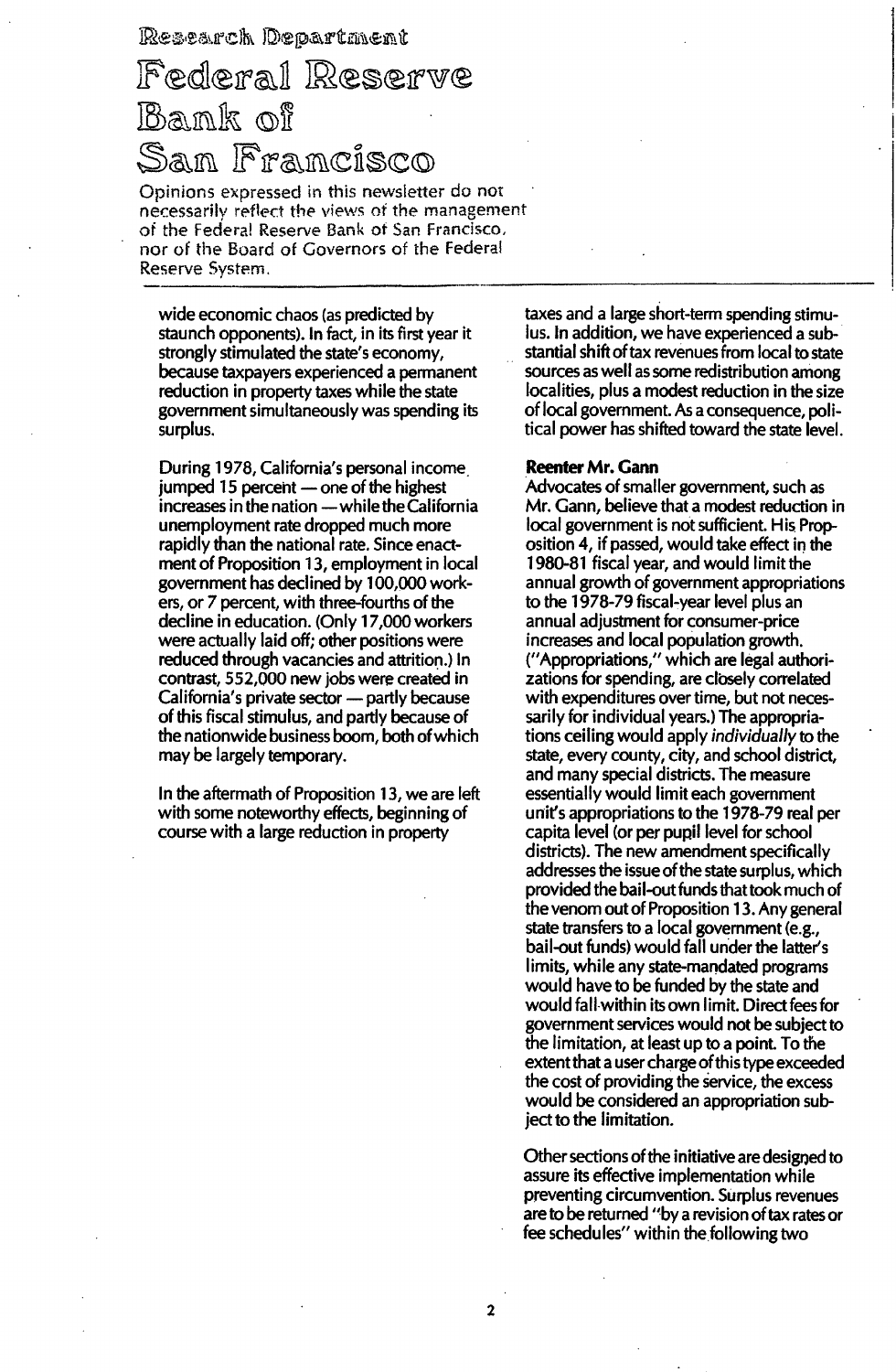years. Adjustments are to be made to account for changes in governmental boundaries and for transferral of functions from government to private enterprise. Also, a government could spend beyond its limit for emergencies, so long as appropriations in the following three years were reduced accordingly. More importantly, any governing body could increase its appropriations limitwith a majority vote of the electorate - but not for more than four years without a reconfirmation vote by the electorate. Thus, a "permanent" increase in the appropriations ceiling would not be allowed.

-----------------\_. \_---------\_. \_. \_--------------\_. \_\_..-------------------\_ ...\_-\_.

### Implications of 4

Despite the initiative's apparent thoroughness, it would pose some serious economic and legal problems. Perhaps the greatest economic problem hinges on the individual application of the limit to each governmental unit. When coupled with Proposition 13's reduction in property taxes, it might seriously restrict desired growth within many cities (particularly outside dense urban areas). By restricting property taxes, Proposition 13 has already reduced local government's economic incentive to permit new home building, thereby giving local governments reason to block growth. If these homes are also more costly to service than existing homes (as could·be the case in growing towns and suburbs), then Proposition 4 would provide added incentive to restrict growth, since the additional population must be supported within the predetermined real per capita appropriations limit.

Furthermore, Proposition 4 may force cities to adopt restrictions leading to less than optimal growth patterns. Such growth patterns may dictate that one town add shopping centers and office space, while the next town add residences (population). Under the proposition, the latter's inflation-adjusted appropriations limit would rise while the former's would not. Thus the limit may have some effect on what kind of growth is allowed within a city or county.

An additional legal uncertainty surrounds the determination of the 1 978-79 appropriations base. According to a report of the Assembly Revenue and Taxation Committee, the initiative does not spell out how existing budget surpluses are to be treated. Indeed, the ceiling for all future years is sharply affected by whether or not these funds are treated as appropriations subject to the ceiling in the base year. This legal tangle would have to be resolved in the courts.

Proposition 4 essentiallywould tighten the lid first clamped on by Proposition 13. It would effectively contain California government activities at the level set by 1 978-79 real per capita expenditures, thus reducing the relative economic size of government as real per capita expenditures rise in the private sector. But in addition, it would continue the Proposition-13 policy of restraining the flexibility and responsiveness of local government. It is ironic that the movement to restrict government has been aimed foremost at local government  $-$  the level that in principle is the most responsive to the people it serves.

Jack Beebe